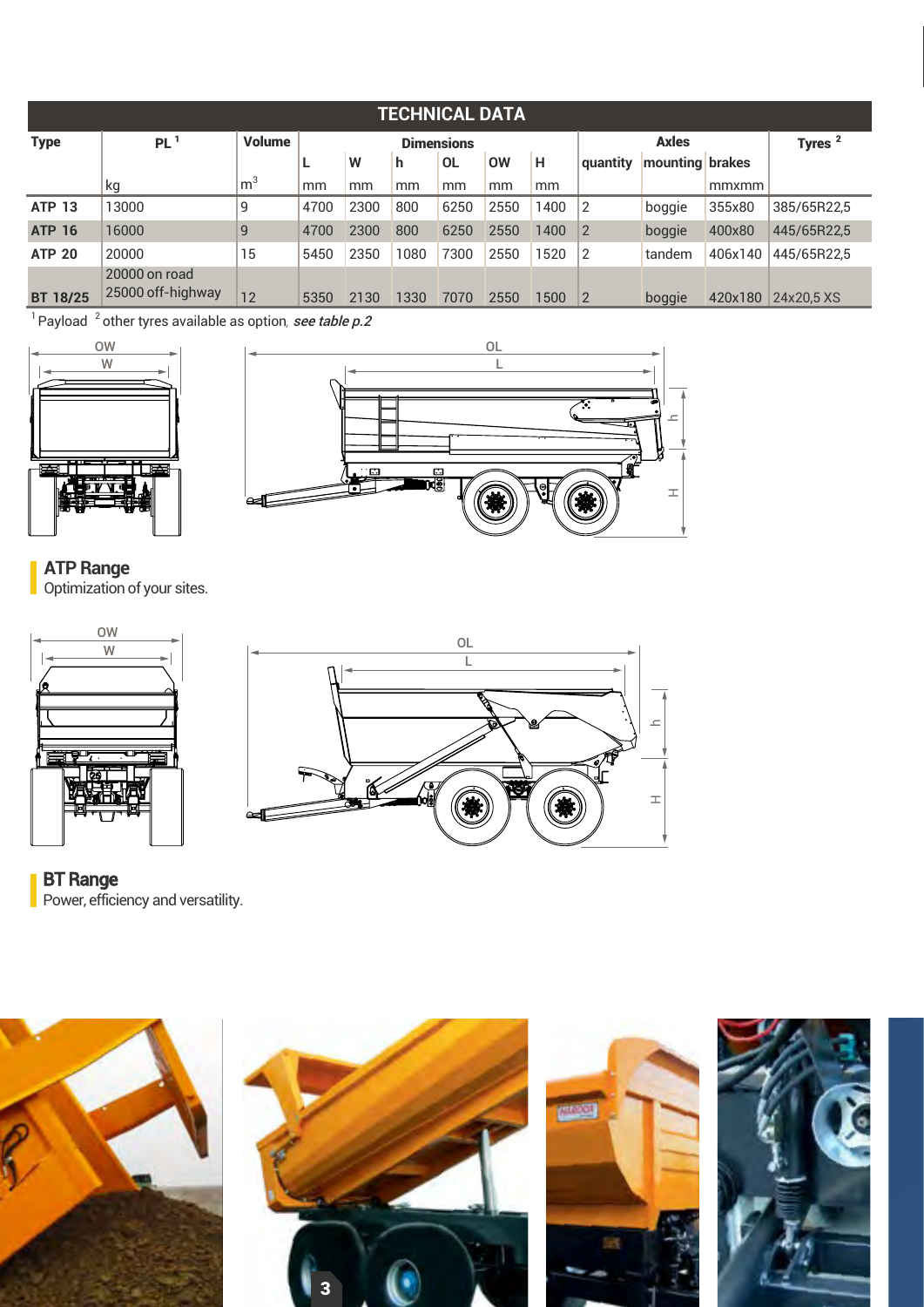|                                 | <b>EQUIPMENT</b>                                                                                                            | 6H% #&) |
|---------------------------------|-----------------------------------------------------------------------------------------------------------------------------|---------|
| <#7<                            | Gdfi b[ gi gdYbg]cb XfLk VUf adjustable in height                                                                           |         |
|                                 | <r `]="" adjustable="" gd="" height<="" in="" td="" vuf="" wgi="" xfu="" xfuk="" ybg]cb=""><td>O</td></r>                   | O       |
|                                 | <mxfu `jwwm="" hand="" hw="" pump<="" td="" with=""><td></td></mxfu>                                                        |         |
|                                 | 5) \$a a fYa cj UVY Vdi d']b[ f]b[ on Scharmüller universal plate                                                           |         |
|                                 | , \$a a 'fYa cj UVY Wzi d']b[ VU`'on Scharmüller universal plate                                                            | O       |
| 1B89F<br>75FF-5; 9<br>0-0       | Road and off-highway homologation                                                                                           |         |
|                                 | Axles mounted on gdYVJU Vtbgrfi Vjcb Vc[[]Y with high amplitude                                                             |         |
|                                 | DcWUJb \nXfU `]WUgg]gHJbW                                                                                                   | O       |
|                                 | Parabolic suspension leaves                                                                                                 |         |
|                                 | <nxfu `mvfu_]b[="" brakes<="" heavy-duty="" td="" with=""><td></td></nxfu>                                                  |         |
|                                 | Mixed \nXfU `JWLbX Ujf braking                                                                                              | O       |
|                                 | 5]f VfU_]b[ (40 km/h homologation)                                                                                          | $\circ$ |
|                                 | Other set of tyres : consult us                                                                                             | O       |
| 6C8M#<br>$@{\Rightarrow}$ < HB; | Cb! XYa UbXF5@Vt'cf (special painting applied in factory)                                                                   | $\circ$ |
|                                 | FUgyX fYUf dUbY for a use without door                                                                                      |         |
|                                 | Chassis made of k YUI! fYglgHYbh <g@5' 6i="" 9b[="" ]="" ]byyfyx="" d96="" fdfy="" głghy<="" td="" xjb[=""><td></td></g@5'> |         |
|                                 | HARDOX® 450 bottom, thickness 10mm                                                                                          |         |
|                                 | SSAB Domex® 500 sides, thickness 10mm                                                                                       |         |
|                                 | All HARDOX <sup>®</sup> body                                                                                                | O       |
|                                 | FcVVgVfYU_Yf upper sides                                                                                                    |         |
|                                 | 5i hca UHWKccf with high amplitude                                                                                          | O       |
|                                 | Set of electric wires dfchWMX Jbhc WUg]g                                                                                    |         |
|                                 | 8ci VY@98"][\ligwith protection grid                                                                                        |         |
| 8I AD-B:                        | <b>EXYdYbXYbh\nXfU `JWWfWJhwith piston pump</b>                                                                             |         |
|                                 | @Uf[YUb[`Y`Xi a d]b[ _]bYa Ur]Wike dumpers                                                                                  |         |
|                                 | : UghXi a d]b[ VuWW by high flow distributor                                                                                |         |
|                                 | 8ci VY! UVIIb[ VInibXYfg with ball connections for a lifetime excellence                                                    |         |
|                                 | @CUX HUbgZYf VthjbXYf on rear axle (on boggie axles only)                                                                   | $\circ$ |

● standard O option - not available

<sup>1</sup> High Strength Low Alloy

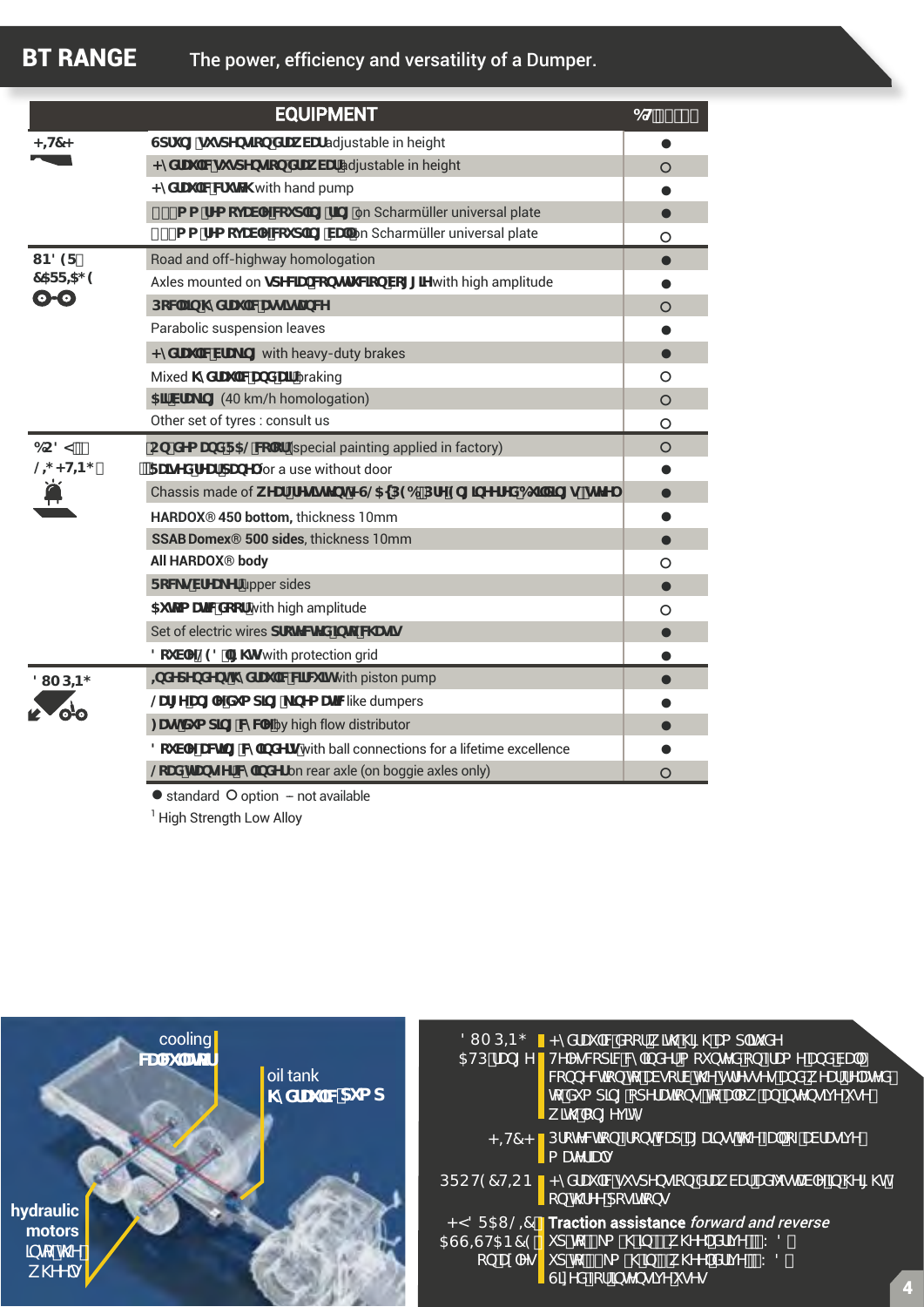

**ATP 20** with 4WD hydraulic assistance on axles



**BT 18/25** with 4WD hydraulic assistance on axles

## The hydraulic assistance : More mobility for a better productivity

The **Addidrive® Assist** system born from the partnership between **Gourdon** and **Poclain Hydraulics** improves crossing and grip capacities by increasing the motor skills of fully loaded towed sets on rough,muddy or sloping fields.

#### HOW IT WORKS

The driver gives an assistance instruction (front-rear-hold) using the joystick in the cabin and uses the trailer as a "usual" trailer. The system status can be viewed in real time on a monitor placed in the cabin.

The transition from 4WD to 2WD then to 0WD (and vice versa) is automatic, without any intervention from the driver.

Thanks to the holding capacity of the hydraulic assistance, the trajectory & safety of the convoy are also guaranteed.

**With Gourdon hydraulic assistance, reach the toughest fields and win new markets throughout the year.**

#### Go where others don't.